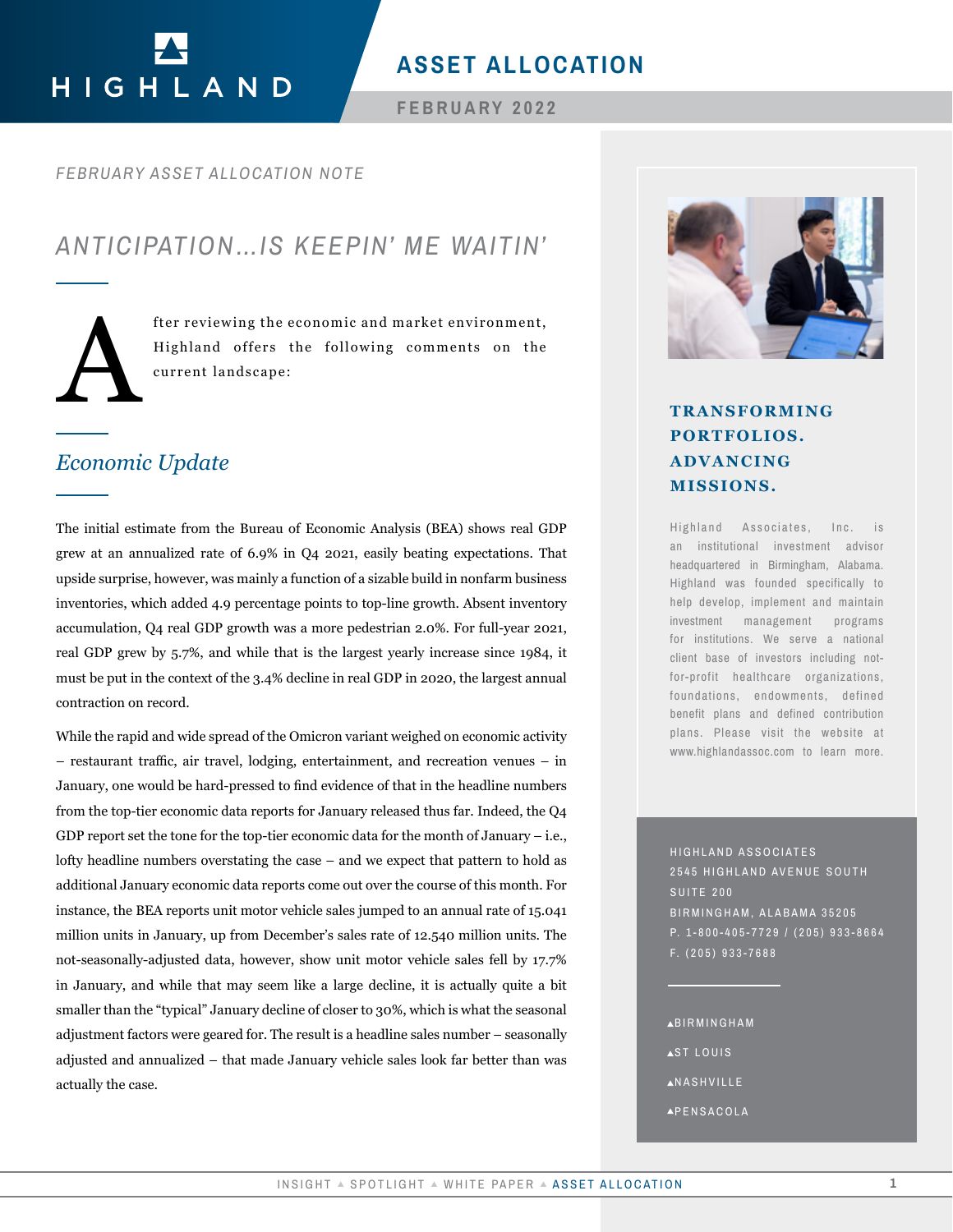The same effects were, well, at work in the January employment report. Total nonfarm employment rose by 467,000 jobs in January, topping expectations that were all over the map, with forecasts ranging from a loss of 400,000 jobs to a gain of 250,000 jobs. Our forecast called for an increase of 138,000 jobs, but that was mainly a function of what we expected to be generous seasonal adjustment, which is standard fare for the month of January. To that point, the not-seasonally-adjusted data show total nonfarm employment fell by 2.824 million jobs in January, a decline of 1.9% from December. This is a bit smaller than the average January decline of 2.1% over the 2000–2021 period, and this January's seasonal adjustment factor was more generous than has been typical for the month, thus yielding a seasonally adjusted job growth number that embarrassed forecasters, even if in a good way.

Favorable seasonal adjustment also flattered the results of the monthly surveys of the manufacturing and services sectors conducted by the Institute for Supply Management (ISM). The ISM Manufacturing Index fell to 57.6% in January, its lowest level since September 2020 but nonetheless the 20th consecutive month above the 50.0% break between contraction and expansion. Along the same lines, the ISM Non-Manufacturing Index fell to 59.9% in January, indicating a 20th consecutive month of expansion in the broader services sector.

Two things from the ISM's January surveys stood out to us, the first being the extent to which survey respondents expressed continued frustrations over labor supply. Firms are not only having difficulty finding additional workers to hire, but they are also having trouble retaining their current workers, and while it may not have turned up in the BLS's January employment report, the ISM's January surveys suggest the spread of the Omicron variant compounded ongoing labor supply issues. The other detail from the ISM's January surveys that struck us is that price pressures for nonlabor inputs show few, if any, signs of abating. Of the combined 36 industry groups represented in the ISM's two monthly surveys, 35 reported paying higher prices for non-labor inputs in January, and in each of the past 13 months at least 34 of the 36 industry groups have reported paying higher prices for inputs.

Note that the ISM's surveys reflect month-to-month changes, so input costs in a given month are not being compared to some fixed point in time. In other words, firms have faced month after month after month of higher input costs, which combined with higher costs for labor and shipping have posed ongoing threats to profit margins. Thus far, however, firms have been able to exercise considerable pricing power, passing along these higher costs to their customers in the form of higher prices. On the retail level, inflation as measured by the Consumer Price Index (CPI) hit 7.0% in December 2021 and then accelerated to 7.5% in January. It remains to be seen whether, or to what extent, firms will be able to sustain this pricing power. To be sure, an easing of global supply chain and logistics bottlenecks will alleviate, if not reverse, upward pressure on goods prices, but faster growth in services prices and continued robust wage growth will sustain inflation above the FOMC's 2.0% target through year-end.

Although not implementing any policy changes at their January meeting, the FOMC did lay the groundwork to begin raising the Fed funds rate at their March meeting, which is when the next set of updated economic and financial projections of committee members will be released. Expectations among market participants are for there to be between four and seven 25-basis-point Fed funds rate hikes in 2022, and in the wake of the January employment report many inserted additional rate hikes into their forecasts, with many predicting that the March meeting will bring a 50-basis-point hike. One thing that strikes us, however, is that market participants are reacting to headline numbers that have been made to look more favorable by generous seasonal adjustment. It remains to be seen whether the FOMC will do the same. At least for now, we continue to expect the FOMC to raise the funds rate in 25-basis-point increments with no more than five rate hikes in 2022.

*Sources: Regions Economic Division, Bureau of Economic Analysis; Bureau of Labor Statistics; Institute for Supply Management* 

## *Investment Strategy Update*

The Highland Investment Working Group remains constructive on equity and equity-like assets and less sanguine on traditional fixed income investments. Despite recent volatility and near-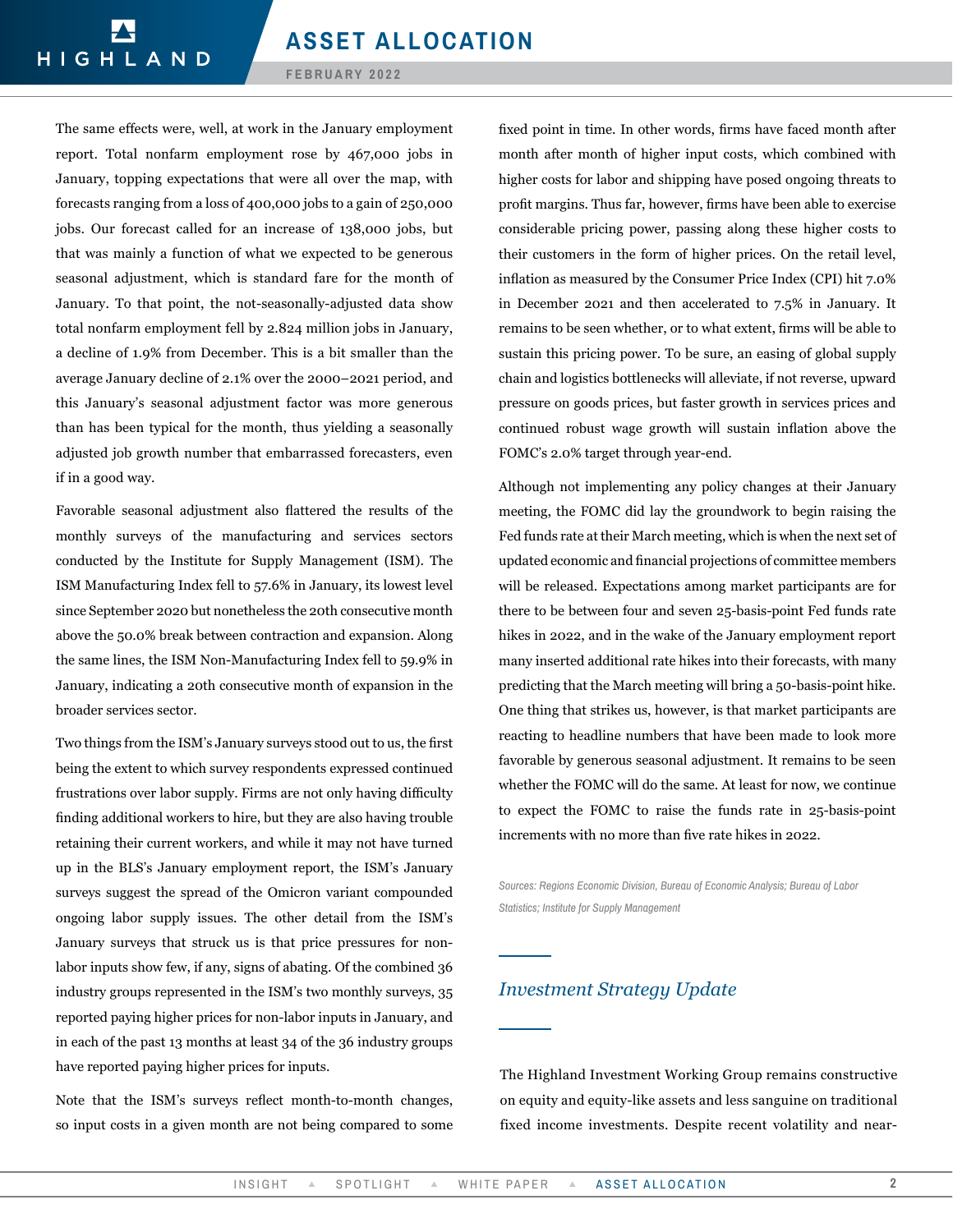term economic headwinds, the long-term outlook for growth remains high. Our Highland Diffusion Index (HDI) continues to support this view. The HDI shows the following:

- $\blacktriangle$  Financial condition indicators are mixed, as credit spreads have begun to widen and equity market momentum has begun to slow.
- Monetary policy remains accommodative, although increases in the Federal Funds rate are on the horizon.
- The economic and employment pillars of our HDI framework continue to point toward growth.

# *Positioning for Inflation*

Positioning within traditional asset classes has not materially changed since last month. The team continues to overweight U.S. equity exposure relative to emerging markets, as U.S. firms' profitability is generally not as sensitive to interest rates. Of course, the threat of rising rates has exerted significant downward pressure on price multiples for U.S. stocks, with high-flying growth stocks hit particularly hard; for the month of January, EM stocks actually outperformed U.S. stocks by over 300 basis points. Relatedly, we continue to favor smallcap value stocks within the U.S., due largely to their cyclical sensitivity and diversification benefits. In January, the Russell 2000 Value Index held a combined 53% in economically sensitive sectors, including financials, industrials, energy, and materials; conversely, the S&P 500 index had just 25% collectively allocated to these sectors. To the extent that equity market leadership is changing to reflect new economic realities of tighter monetary policy and higher inflation, we feel that clients will be well served by limiting exposure to yesterday's winners.

On the fixed income front, we continue to overweight non-core assets and underweight traditional sectors such as Treasuries, agency mortgages, and corporate credit. Non-core credit remains attractive relative to core credit due to the lower duration and potentially more insulation from rising rates offered by spread sectors. While an overweight in structured credit has been highlighted as one specific area within non-core credit where we have high conviction, the case for structured credit as a bright spot over and above other areas is becoming less compelling as spreads continue to grind tighter.

Outside of these traditional asset classes, the team has been increasingly active in real assets over the past few quarters. Our conviction in private real estate is broad-based, supported by both general growth sensitivity and inflation-hedging characteristics, as well as historically robust fundamentals in most sectors and regions. Broadly speaking, private real estate boasts a strong performance record during periods of rising inflation and rising interest rates. Beginning with inflation, from 1978 through 2020, private real estate returned 13.2% annualized on average during regimes when both real GDP growth rates and inflation rates were in their highest quartile historically. More moderate economic growth and inflation have also favored real estate; during periods from 1978 through 2020 when both real GDP growth rates and inflation rates were either second or third quartile, private real estate returned 9.1% annualized on average. Regarding interest rates, private real estate has performed admirably in prior periods of steep increases in 10-year Treasury yields, as illustrated below:

| Private Real Estate Performance During Rising 10-Year Regimes |                       |                    |                     |                       |  |  |  |  |
|---------------------------------------------------------------|-----------------------|--------------------|---------------------|-----------------------|--|--|--|--|
| <b>Starting Date</b>                                          | <b>Starting Yield</b> | <b>Ending Date</b> | <b>Ending Yield</b> | PRE Annualized Return |  |  |  |  |
| O279                                                          | 8.8%                  | O180               | 12.6%               | 22.50%                |  |  |  |  |
| Q280                                                          | 10.1%                 | Q381               | 15.8%               | 15.40%                |  |  |  |  |
| Q482                                                          | 10.4%                 | O284               | 13.8%               | 13.20%                |  |  |  |  |
| Q486                                                          | 7.2%                  | Q387               | 9.6%                | 7.90%                 |  |  |  |  |
| Q393                                                          | 5.4%                  | Q494               | 7.8%                | 4.80%                 |  |  |  |  |
| Q398                                                          | 4.4%                  | Q499               | 6.5%                | 12.50%                |  |  |  |  |
| O203                                                          | 3.5%                  | Q206               | 5.2%                | 15.20%                |  |  |  |  |
| Q216                                                          | 1.5%                  | Q318               | 3.1%                | 7.20%                 |  |  |  |  |

*Source: Bloomberg, Federal Reserve Bank of St. Louis, NCREIF, Clarion Partners Investment Research.*

This strength generally owes to commercial real estate's high correlation to economic activity and the ability to leverage multiple growth drivers in a dynamic economy.

Which brings us to fundamentals. The core four property types – industrials, multifamily, office, and retail – are capturing a variety of economic trends with varying degrees of success. Industrial and multifamily properties are supported by historically strong supply/demand imbalances and continue to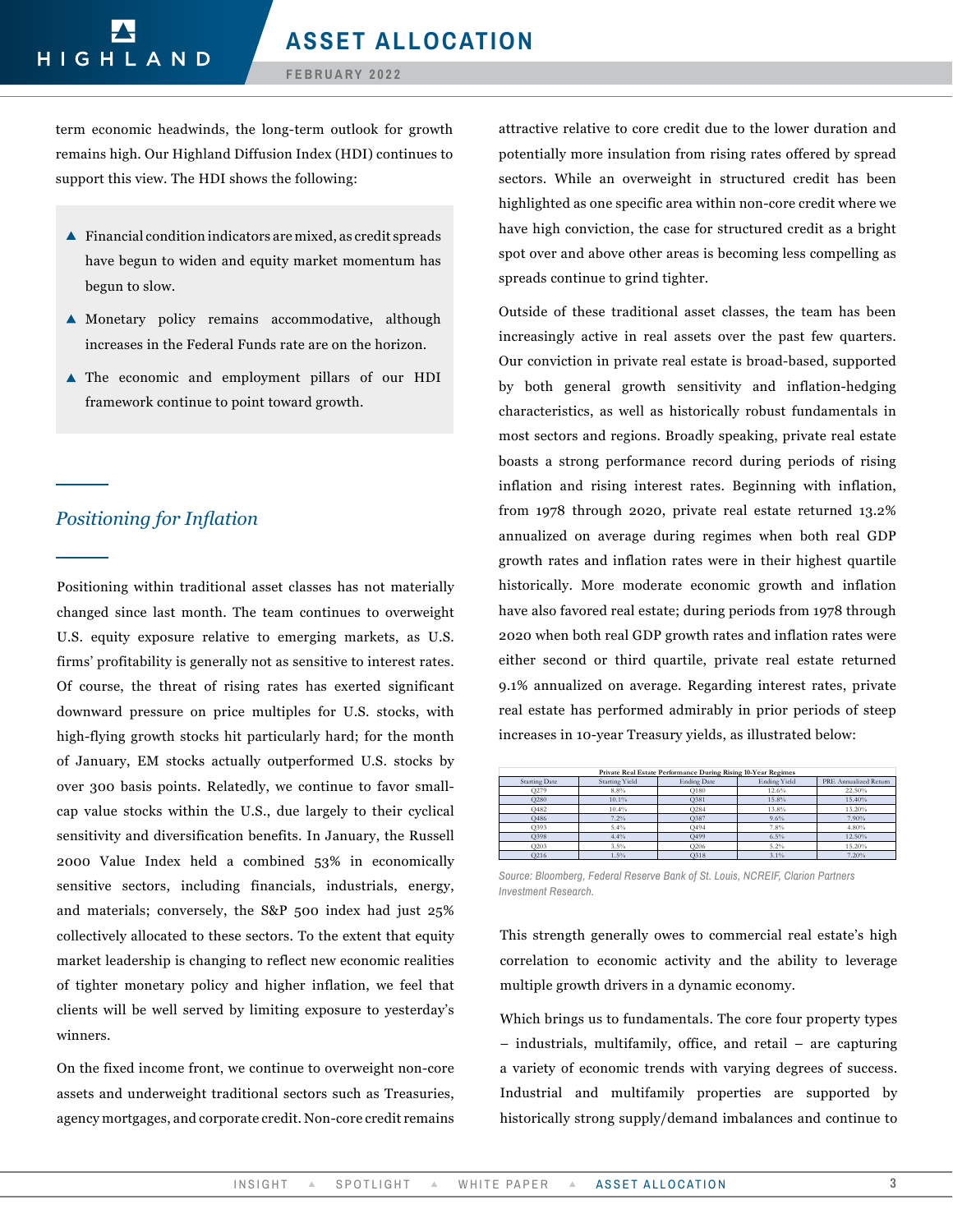draw the interest of investors, while office and retail properties have struggled to recover amid COVID challenges and changing consumer tastes. Specifically on industrials, this property type has benefited immensely from the COVID-driven acceleration in e-commerce sales, which grew by 40% in 2020 alone. While this rate of growth is not sustainable, economists still expect e-commerce sales to grow in the double digits for the foreseeable future. Investment in the industrial market has been quite strong but remains far behind the surging demand for warehouse space. Specifically, net absorption (a proxy for incremental demand/ physical occupation of property) for industrial real estate totaled 292 million square feet for the first nine months of 2021, while new supply was just 193 million square feet. This has led to a historically low vacancy rate of just 3.6% and rent increases of up to 40% in some locations. Looking longer term, a general rule of thumb is that each \$1 billion of new e-commerce sales requires 1 million square feet of new warehousing; given that background, investors should have confidence that industrial leadership has plenty of room to run. Multifamily also appears poised to benefit from a significant dislocation in available supply. Specifically, the national average occupancy rate for all U.S. apartments rose from 95% at the end of 2020 to an all-time high of 97.5% at the end of 2021. In the current context, demand for multifamily grew by nearly 400,000 units to a new record of 674,000 units. In the longer term, these imbalances appear set to continue, as years of underinvestment following the Global Financial Crisis have generated a U.S. housing shortage of 3–5 million units. At the same time, household formation among the millennial generation will remain a persistent source of demand for several years to come.

Conversely, office and retail property types are exhibiting weaker fundamentals. Within office, there remains a great deal of uncertainty around the future of remote or hybrid work solutions. However, real estate fund managers are quick to point out that demographic and population shifts present far more attractive prospects for office space in second-tier markets in the South and West, while acknowledging that trophy properties in major U.S. metros likely leave little room for upside. Interestingly, as a point of differentiation, some real estate investors have begun building custom app and concierge services at the property level to drive value to tenants. This is an

indication of a very competitive market, but opportunities are clearly available. Regarding retail, malls and shopping centers have suffered at the hands of gains made in e-commerce and industrial properties. As a result, many managers have chosen to underweight this sector in favor of non-core assets like life sciences and self-storage.

Our diversified managers are generally overweight stronger fundamental sectors such as industrial and multifamily and underweight office and retail; most diversified managers also have material allocations to non-core assets like life sciences, self-storage, and media/content. For investors worried about rising costs for labor and construction materials, core funds with limited emphasis on new development represent an excellent hedge. For those who believe such pressures are unlikely to be sustainable beyond the near term, they may access real estate funds with a greater emphasis on new construction and development.

As a whole, private real estate returned roughly 22% last year, its best 12-month period since 1979. Despite recent strength, our conviction in the asset class remains high. Last year's gains were driven largely by appreciation, as purchase and sale transactions began to more accurately reflect the remarkable supply/demand imbalances we previously noted. We believe that this adjustment is simultaneously long overdue and incomplete, and we expect more and more investors to place dollars into this relatively low volatility, cash flow-driven space. At the same time, growth in rents should continue to drive strong income returns for investors. We've spoken with several managers who reported double digit rent increases last year, while also noting that rents for the entirety of their portfolios remain as much as 30%–40% below current market rents. This sets the stage well for a sustained rally in private real estate going forward.